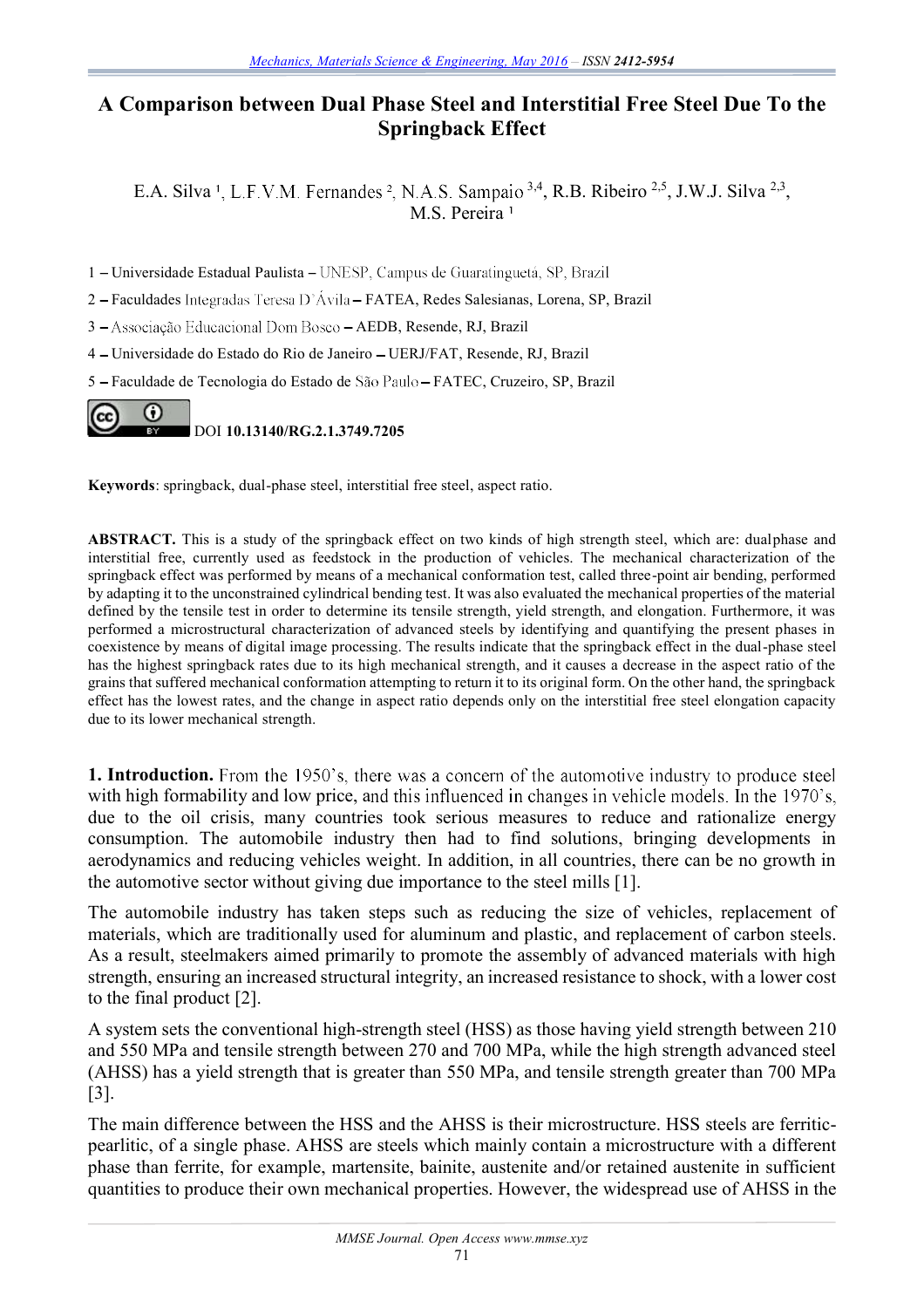automotive industry is limited due to challenges in formability, metal sheet, tool life, and to the springback effect. It is a major problem that compromises the mass production of automotive structural components with AHSS [4].

According Ramezani [5], it is a partially undesirable change occurring in steel sheets as a result of the constraints removal after their conformation process. The two types of steels studied in this work are among the major steels used by automobile industries nowadays because they are high strength steels, being dual-phase steel (DP), which is an AHSS, and interstitial free steel (IF), which is a HSS.

## **2. Experimental procedure.**

**2.1. Metallography before the conformation.** The following metallographic preparation processes are standardized by ASTM ID: E 3-10 (2007). Test specimens were made from DP and IF steels as delivered at the dimensions of 10 mm long, 10 mm wide, 0.8 mm thick.

After sectioning in the longitudinal direction of rolling, the specimens were subjected to hot embedding with bakelite. During the grinding, the following abrasives were used: 220, 320, 400, 600, 1000, and 1200 mesh. The polishing was performed in an OP-U solution and distilled water, subjecting the specimens to a rotation of 600 rpm. The chemical etching was done with a 2% Nital solution to reveal the grain boundaries of ferrite and constituents [6].

The micrographs were obtained using the NIKON optical microscope, model EPIPHOT 200. The image processing was done using the Image J 1.45 software. All images were standardized in the same luminosity conditions and gray shades scale with the use of tools to enhance contrast, normalize and equalize histogram.

**2.2. Mechanical conformation tests**. Test specimens were made from the same material as delivered and sectioned at the following dimensions: 80 mm long, 30 mm wide, and 0.8 mm thick. Such dimensions of the specimens were made according to the parameters defined for the unconstrained cylindrical bending test presented at the Numisheet conference 2002 [7].

The specimens were subjected to a test called the three-point air bending. This experiment was made in adapting the method to the unconstrained cylindrical bending test, in which the specimen is subjected to a punch with the cylindrical body.

The punch had a 5 mm radius and the distance between the supports of the die was 13 mm, according to the ASTM ID: E 290-09 standards to a sample thickness of about 1 mm. The three-point air bending was performed in a universal Shimadzu testing machine, Autograph AG-X, model 50 kN.

The specimens were subjected to conformation until the internal angle of bending reached a predetermined value. The values selected for the internal angle bending were: 30, 60, 90 and 120 degrees, respectively, for each bend, using three replicates for each angle in the same material. The punch was removed from the material 20 seconds after reaching the bending angle, and then, the new bend angle measurement was made to determine whether there was a springback effect or not. For this measurement, it was used the Image J 1.45 software for processing images photographed on an Olympus digital camera. Such measurements continue to be made for a period of 12 h, 24 h, 48 h and 72 h after conformation. Completed the 72 h after the mechanical bending, the resulting bending angle was subtracted from the initial angle of bending which were of  $30^{\circ}$ ,  $60^{\circ}$ ,  $90^{\circ}$  or  $120^{\circ}$ , respectively, and this subtraction resulted in a total springback angle  $(\theta$ 1 +  $\theta$ 2), as shown in Figure 1.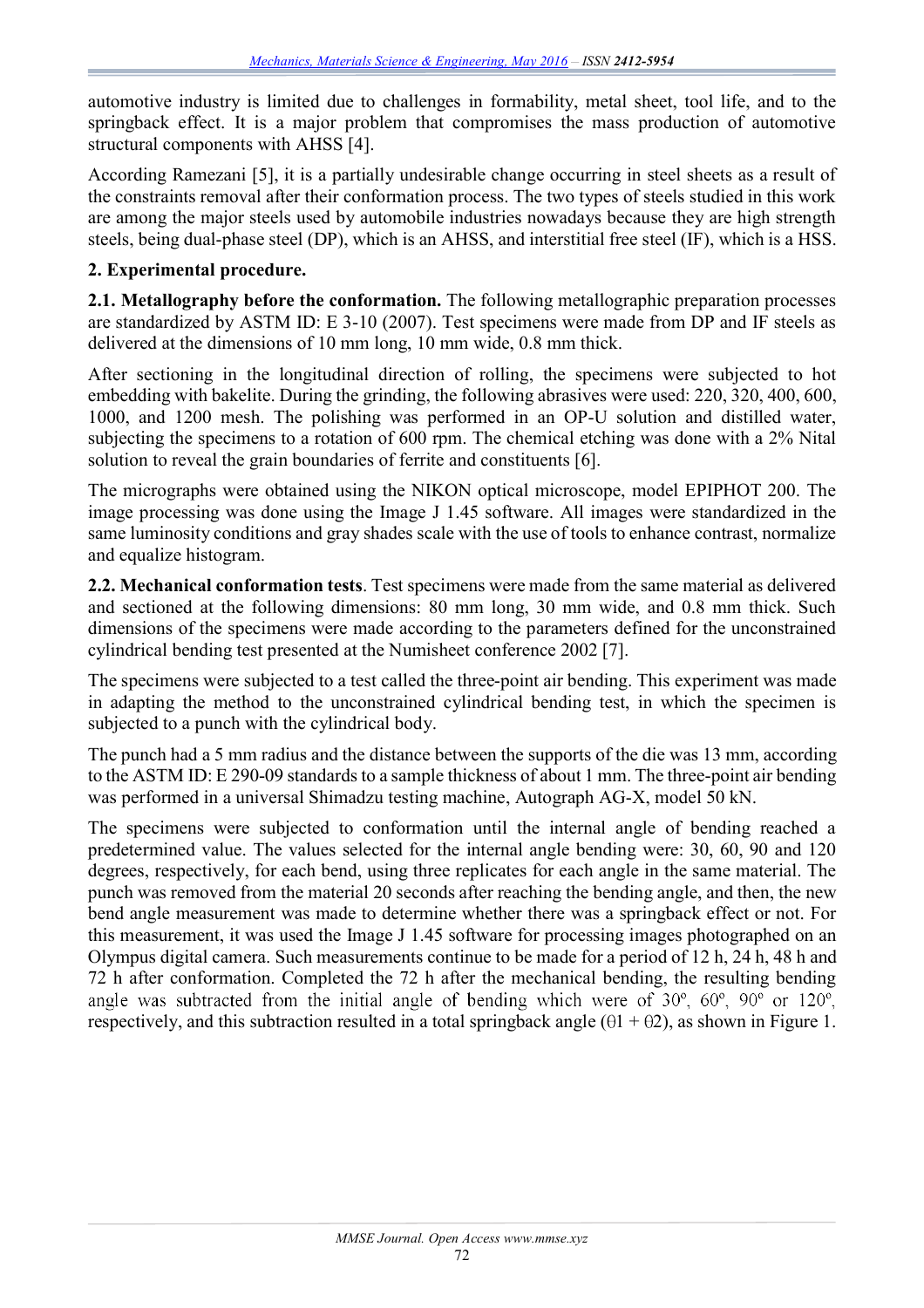

*Fig. 1. Definition of springback angle [8].*



*Fig. 2. Device mounted universal testing machine for testing three-point bending in air.*

**2.3. Metallography after the conformation.** Test specimens were made from materials that were subjected to a mechanical bending test after 72 hours of evaluation at the following dimensions: 10 mm length x 10 mm wide x 0.8 mm thick. The region of the steel plates chosen to obtain the specimens was the one where a curvature was formed due to bending. The specimens were cut in a longitudinal direction, i.e., in the direction of the steel plates lamination by dividing them in the middle. This material was embedded in order to expose its inner surface in order to obtain samples of the region that was deformed during the bending.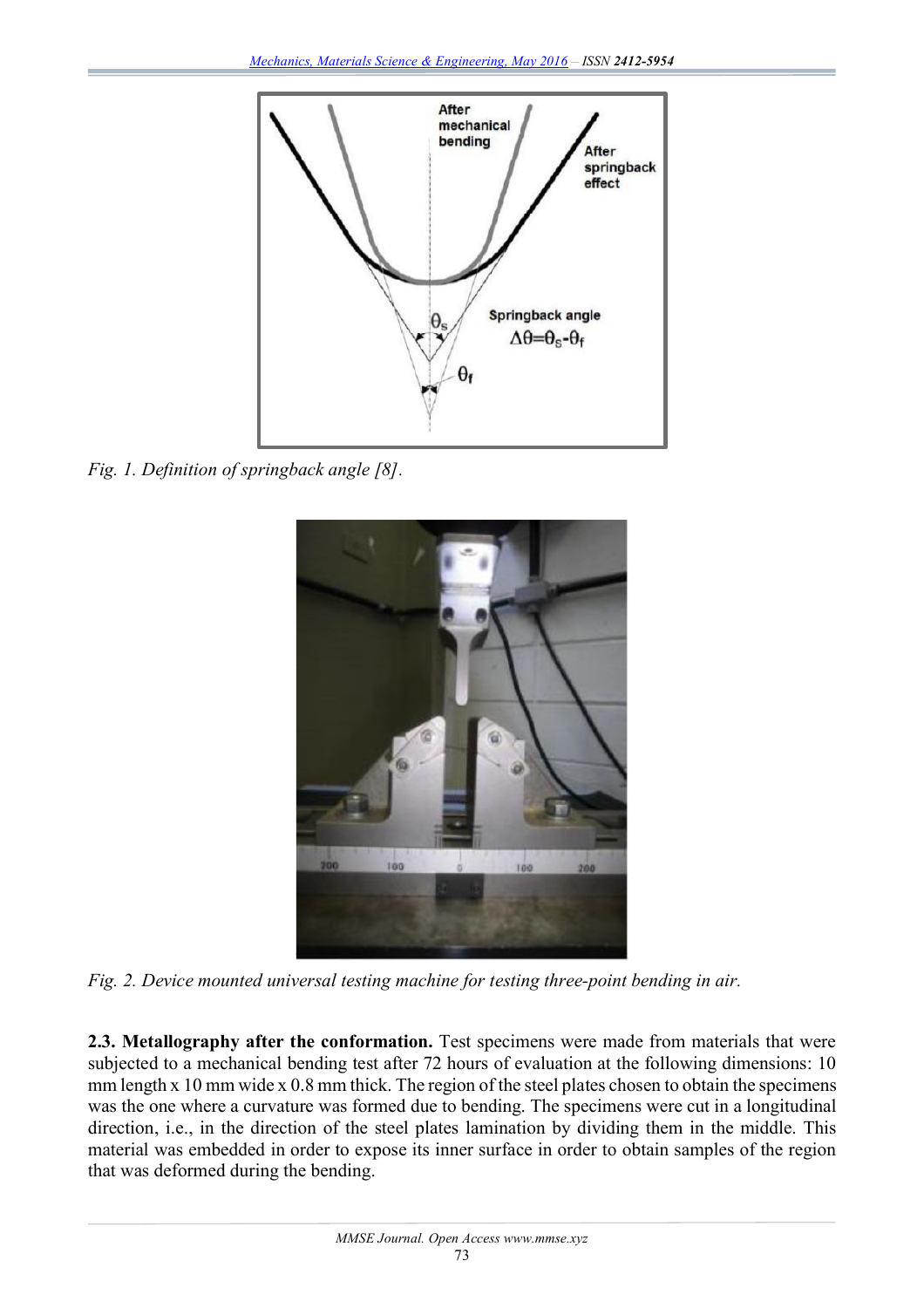The metallographic followed in the same manner as in the pre-conformation test, with the use of hot embedding and polishing, and the chemical etching was made with a 2% Nital solution. The 30 analyzed pictures were for each treatment.

## **3. Results and discussion.**

With respect to the mechanical properties, shown in Table 1, they were obtained by tensile tests, extracting the specimens in a transverse direction at  $45^{\circ}$ , and in the rolling direction of the material. In table I, the tensile strength was designed by RT in MPa, yield strength by LE in MPa, and elongation by Elong in %.

| <b>Material</b> | RT(MPa)         | LE(MPa)         | Along $(\% )$  |
|-----------------|-----------------|-----------------|----------------|
| DP              | $623.6 \pm 2.9$ | $407.3 \pm 3.6$ | $23.4 \pm 1.4$ |
| ſF              | $298.0 \pm 2.1$ | $147.9 \pm 3.8$ | $40.9 \pm 1.9$ |

*Table 1. Mechanical properties of materials dual-phase steel (DP) and interstitial free steel (IF)*

As shown in Figure 3, the dual-phase steel showed the greatest springback angle (between 7 and 9 degrees), and the interstitial free steel had lower angles (between 4.5 and 6 degrees).

Thus, Figure 3 shows the results that can be compared with W.Gan's work, whereby it was concluded that materials with higher yield strength tend to have greater springback effect, as compared to other materials with lower yield strength [9].

Moreover, as shown in Figure 2, the angular variation of the springback effect was increased from 120 $\degree$  to 30 $\degree$ . This means that as the extent of the internal angle bending was being reduced from 120 $\degree$ ,  $90^{\circ}$ ,  $60^{\circ}$  to  $30^{\circ}$ , an increase in the springback effect occurred.

According to the dual-phase steel, a decrease in the internal angle bending causes a greater springback effect.



*Fig. 3. Angle variation of the springback effect for different bending angles after 72 hours*

The ANOVA was used as a statistical tool for interpreting the results. It means a variance analysis, and it is a test of treatment average comparison. It was used a two-factor ANOVA type with repetition, submitted to an F test, at a significance level of 5%.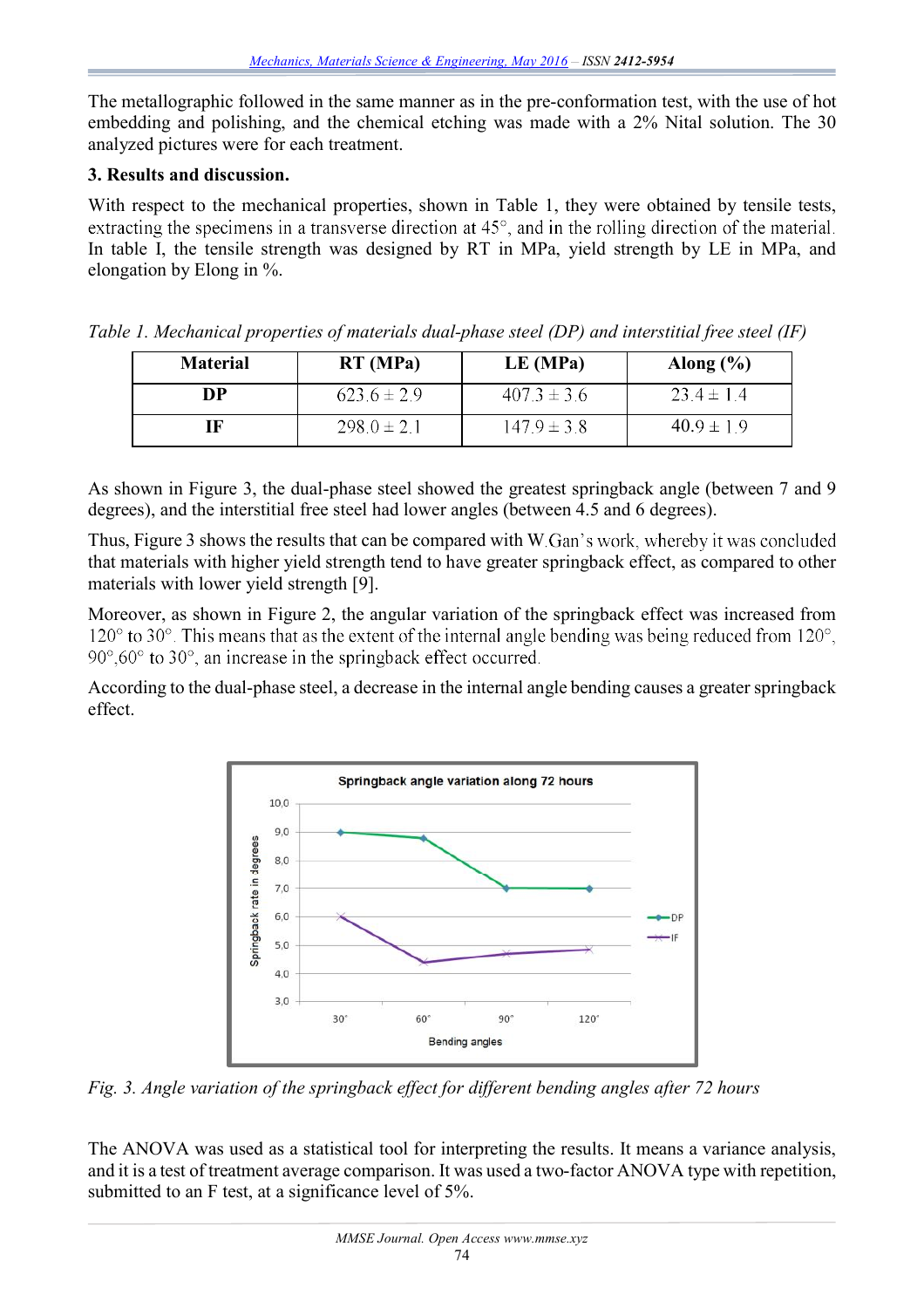According to Table II, the time and degree factors significantly influenced the results of springback effect in the dual-phase steel. It can be verified that, according to F Test, - p value was lower than 0.05 which were different from each other in average. The same is not true for the interactions where the  $-$  p value is greater than 0.05, indicating that the treatment time and degree did not cause interactions together with the results.

| <b>Source of variation</b> | SQ       | gl | <i>MQ</i> | F        | <i>Value-P</i> | F-critic |
|----------------------------|----------|----|-----------|----------|----------------|----------|
| Time                       | 9.487148 |    | 2.371787  | 3.188721 | 0.023015831    | 2.605975 |
| Degree                     | 59.80007 | 2  | 19.93336  | 26.79916 | 1.14078E-09    | 2.838745 |
| Interactions               | 1.196571 | 12 | 0.099714  | 0.13406  | 0.999686828    | 2.003459 |
| Inside                     | 29.75221 | 40 | 0.743805  |          |                |          |
|                            |          |    |           |          |                |          |
| Total                      | 100.236  | 59 |           |          |                |          |

*Table 2. Analysis of variance of springback effect to dual-phase steel*

Examining Table III, where an analysis of variance for the aspect ratio is shown, - p value is less than 0.05, thus the variation in the aspect ratio for the dual-phase steel differentiates along the treatment degrees at a significance level of 5%.

*Table 3. Analysis of variance of the aspect ratio after 72 hours of the springback effect, considering the four internal angles of bending applied to the dual-phase steel from 30 photos*

| <b>ANOVA</b>               |          |     |          |          |                |                 |  |  |  |
|----------------------------|----------|-----|----------|----------|----------------|-----------------|--|--|--|
| <b>Source of variation</b> | SQ       | Q l | M0       |          | <i>Value-P</i> | <i>F-critic</i> |  |  |  |
| Among groups               | 0.03813  |     | 0.009533 | 2.631578 | 0.036708       | 2.434065        |  |  |  |
| Within groups              | 0.525241 | 145 | 0.003622 |          |                |                 |  |  |  |
|                            |          |     |          |          |                |                 |  |  |  |
| Total                      | 0.563372 | 149 |          |          |                |                 |  |  |  |

An analysis of variance for the interstitial free steel subjected to the springback effect is shown in Table IV which indicates that the difference between the means were significant only for the factor degree, and this is the only one where the - p value is less than 0.05. The time factor and the interactions between time and degree did not have an influence on the springback effect.

*Table 4. Analysis of variance of springback effect to interstitial free steel.*

| <b>Source of variation</b> | SQ       | gl | MQ       |          | <i>Value-P</i> | F-critic |
|----------------------------|----------|----|----------|----------|----------------|----------|
| Time                       | 3.204853 |    | 0.801213 | 0.535429 | 0.710460251    | 2.605975 |
| Degree                     | 24.25645 |    | 8.085484 | 5.403309 | 0.003232364    | 2.838745 |
| Interactions               | 0.260574 | 12 | 0.021714 | 0.014511 | 0.999999999    | 2.003459 |
| Inside                     | 59.8558  | 40 | .496395  |          |                |          |
|                            |          |    |          |          |                |          |
| Total                      | 87.57768 | 59 |          |          |                |          |

Table 5 has an analysis of variance to evaluate the influence of the springback effect in the aspect ratio. It was concluded that this effect caused a significant change in aspect ratio, since the - p value was less than 0.05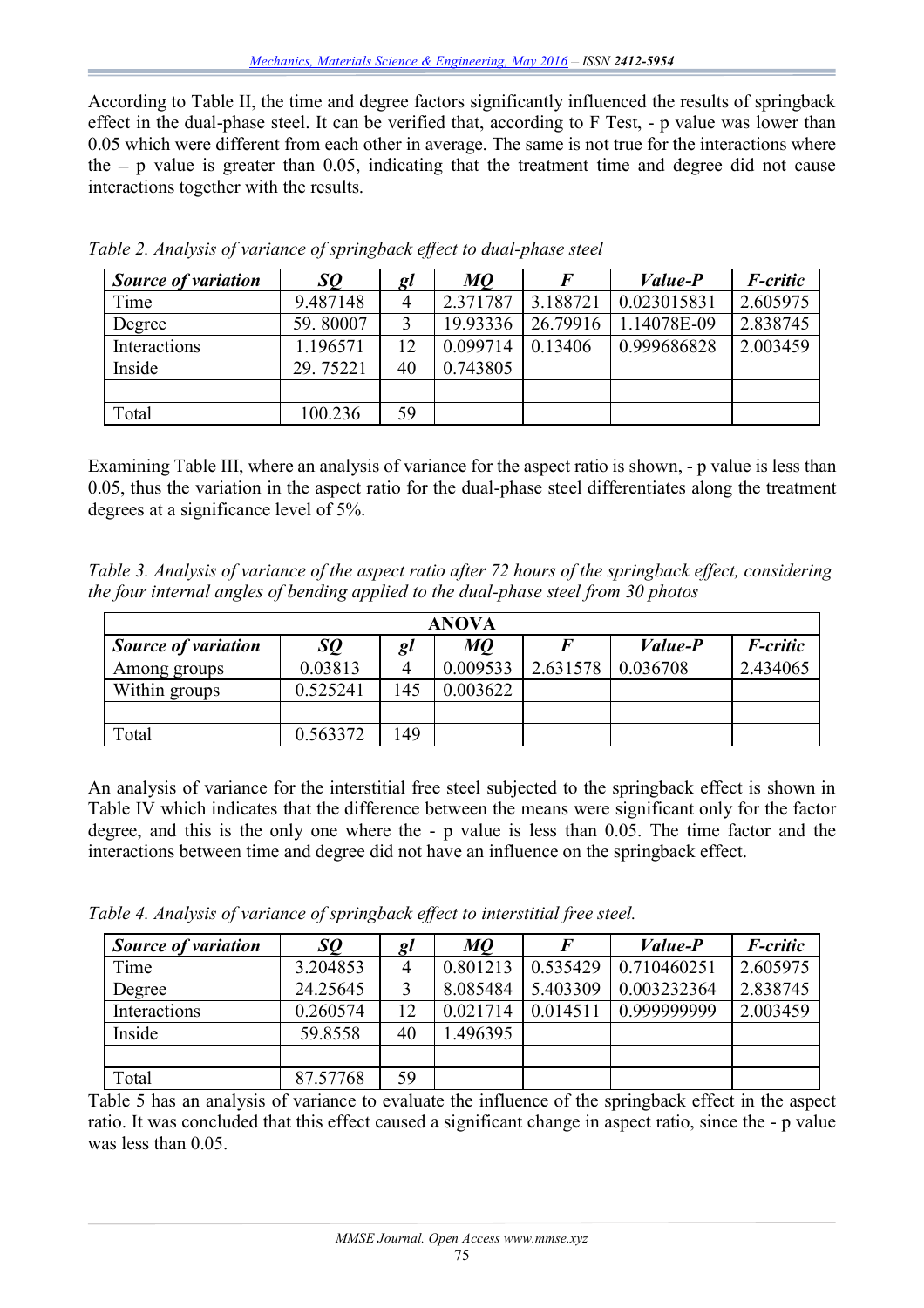|  |  |                                                                                            |  |  | Table 5. Analysis of variance of the aspect ratio after 72 hours of the springback effect, considering |
|--|--|--------------------------------------------------------------------------------------------|--|--|--------------------------------------------------------------------------------------------------------|
|  |  | the four internal angles of bending applied to the interstitial free steel from 30 photos. |  |  |                                                                                                        |

| <b>ANOVA</b>               |          |     |          |             |                |                 |  |  |  |  |
|----------------------------|----------|-----|----------|-------------|----------------|-----------------|--|--|--|--|
| <b>Source of variation</b> | SQ       | Q l | МQ       |             | <i>Value-P</i> | <i>F-critic</i> |  |  |  |  |
| Among groups               | 3.56368  |     | 0.89092  | 2.551933382 | 0.041591       | 2.434065        |  |  |  |  |
| Within groups              | 50.62177 | 45  | 0.349116 |             |                |                 |  |  |  |  |
|                            |          |     |          |             |                |                 |  |  |  |  |
| Total                      | 54.18545 | 49  |          |             |                |                 |  |  |  |  |

As shown in Figure 4, the aspect ratio for the 180° angle refers to the material as delivered before suffering mechanical bending. In this graph, it is seen that the treatment is the most different from the others which was at 120°, thus obtaining a greater aspect ratio. As for the other treatments, the aspect ratio values are closer to the material as delivered.



*Fig. 4. Average aspect ratio values and their standard deviation of vertical bars 72 hours after*   $180^{\circ}$  to material as received.

To view the mechanical influence of the springback effect on the conformation and aspect ratio, it is mounted the graph of Figure 5 from which it is observed that the treatment at  $30^{\circ}$  was the only one that had the highest mean values of the aspect ratio.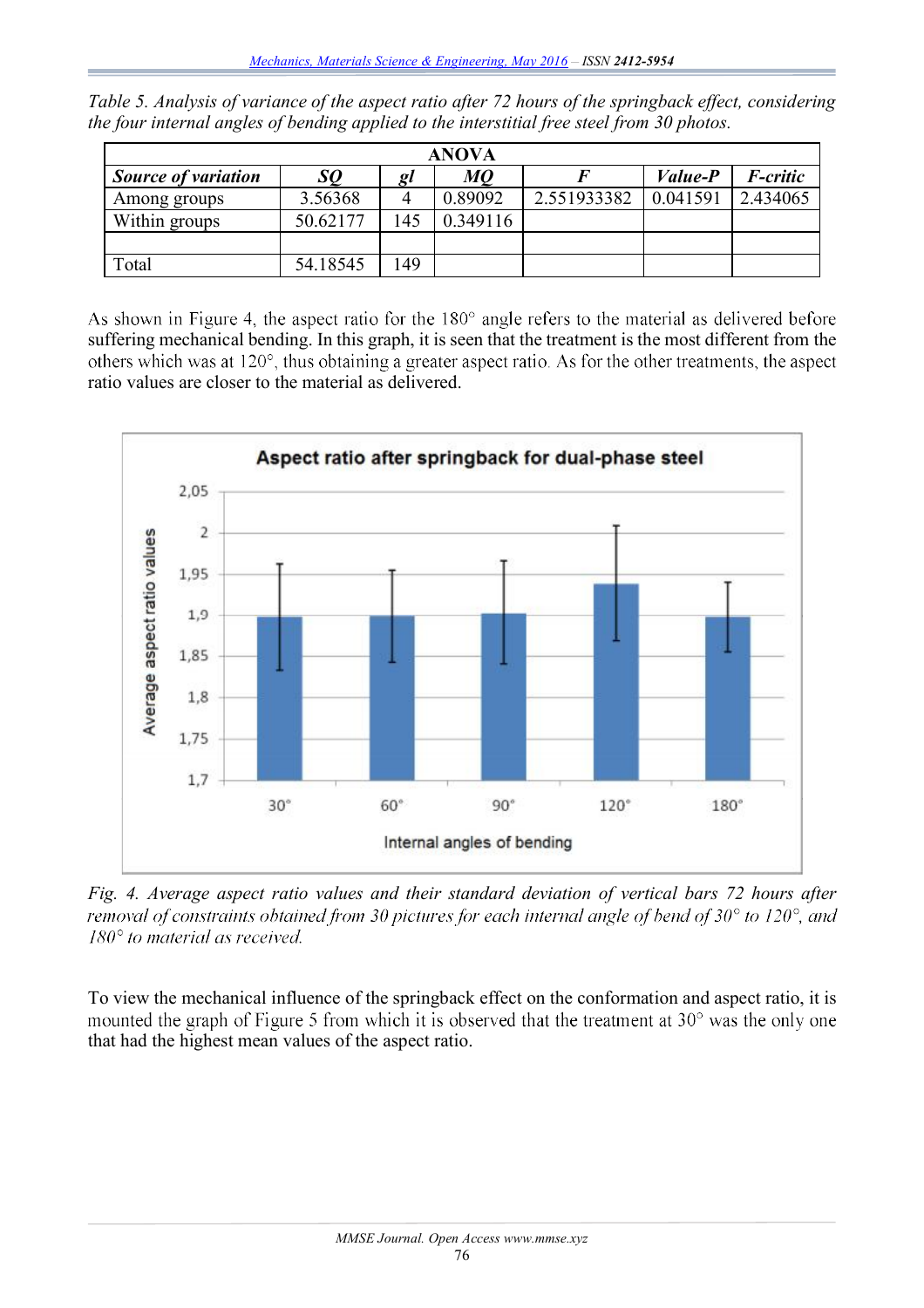

*Fig. 5. Average aspect ratio values and their standard deviation of vertical bars 72 hours after removal of constraints obtained from 30 pictures for each internal angle of bend of 30° to 120°, and*  $180^{\circ}$  to material as received.



*Fig. 6. Samples of sheets, for illustration, already subject to three-point bending in air and subsequent springback effect for 72 hours, where the numbers refer to the values of angles of bending applied,*  with (1) was 120°, (2) was 90° (3) was 60° and (4) was 30° and the region conformed subjected to *the mounting respectively of 30° to 120°.* 

Figure 7 from (a) to (d) are images of the dual-phase steel microstructure obtained by an optical microscopy. It is observed the presence of martensite microstructure (dark portion) in all images, like islands immersed in the matrix of ferrite (light portion). Images (c) and (d) differ from each other because it is observed the presence of more elongated ferrite grains in its transverse direction. Thus, the material subjected to the treatment at  $120^{\circ}$  presented the highest aspect ratio.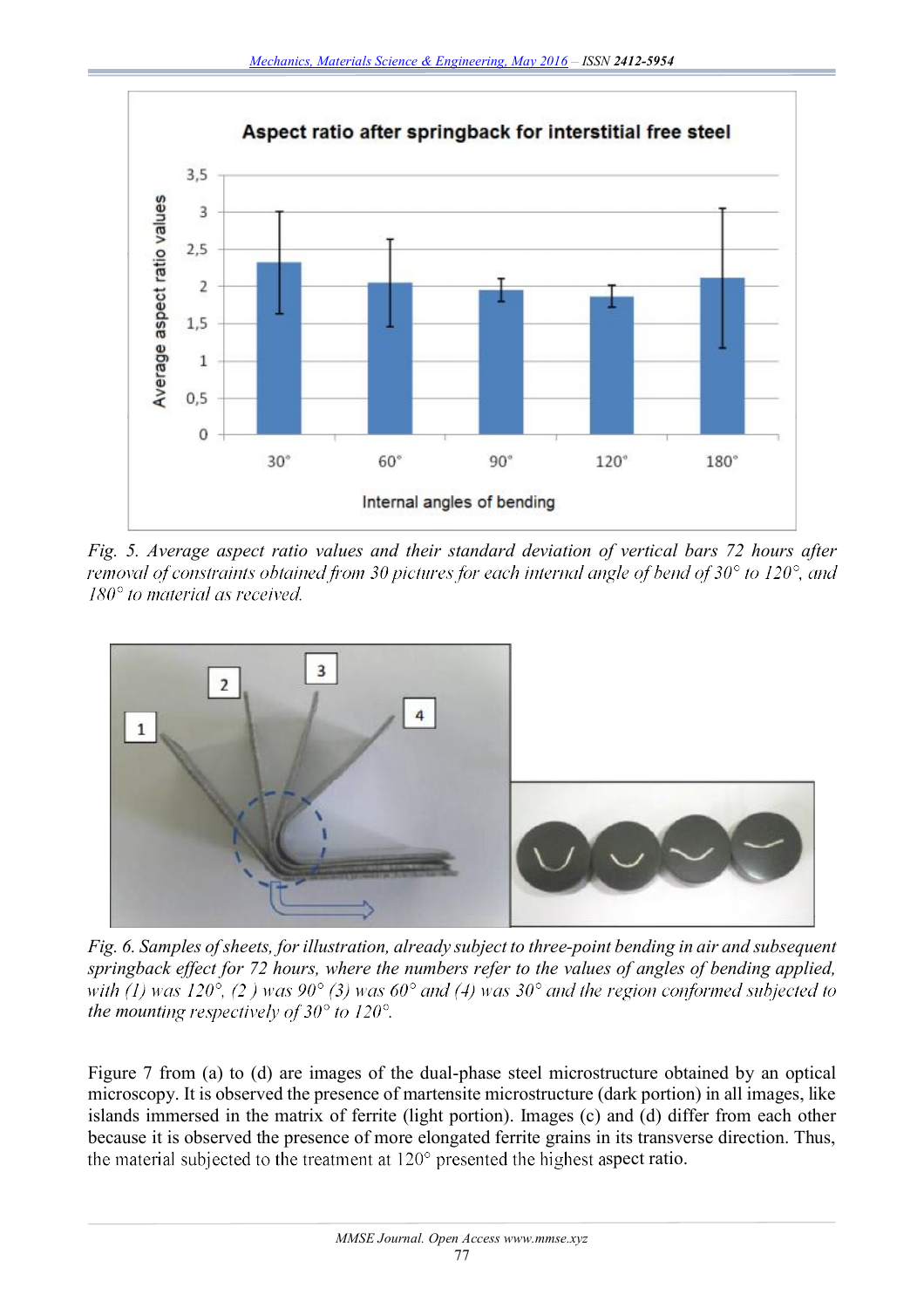

*Fig. 7. Optical microscopy images dual-phase steel as received and subjected to mechanical bending, where (a) and (b): material as received; (c) and (d): 120°, increase of 500X, reagent Nital 2%.* 

In Figure 8 from (a) to (d), which are images of the microstructure of the interstitial free steel, is noted the presence of ferrite microstructure. Images (c) and (d) show more elongated ferrite grains in one direction. These grains have also to be flatter when compared to the images above, and the images obtained from the treatment at  $30^{\circ}$  have the highest aspect ratio.

An evidence that the variation in the aspect ratio is influenced by the springback effect and not only by the elongation rate of the steel that can be obtained by analyzing the dual-phase steel which presents the lowest elongation rate among the two materials. Thus, if the aspect ratio were influenced only by the elongation rate, all other treatments of bending for this steel would have aspect ratios which are statistically identical to the material as delivered.

However, for the treatment at  $120^{\circ}$ , its aspect ratio was statistically higher than that of the material as delivered, since this treatment was the one that had the lowest springback effect which was not sufficient to negate the effects of conformation. In all bending treatments, the dual-phase steel lengthened, but the high springback effect of treatments at  $90^{\circ}$ ,  $60^{\circ}$  and  $30^{\circ}$  were sufficient to return the grains to their original shapes, resulting in the similar aspect ratios of the material as delivered.

Therefore, in the dual-phase steel, the aspect ratio variation is independent on the elongation rate of the grains because a severe reduction of the internal bending angle causes a high aspect ratio for the mechanical conformation. This aspect ratio decreases after the springback effect, and it increases with a decrease in the internal bending angle due to high yield strength.

By establishing a relationship between the microstructure and the springback effect for the interstitial free steel, it is possible to say that the greatest springback effect occurred in the treatment at 30°, and this treatment had the highest average aspect ratio in its individual grains.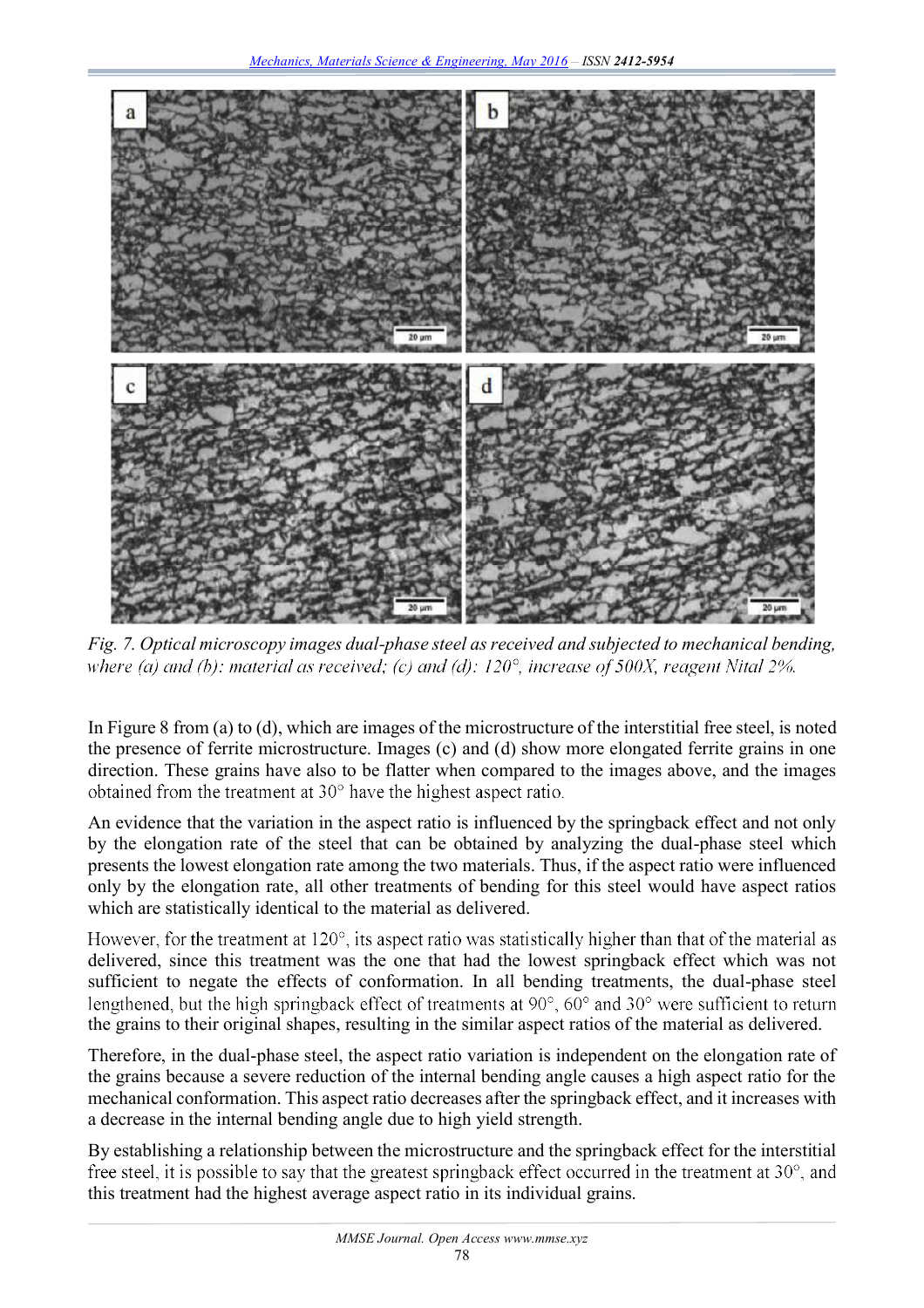Therefore, it is possible to observe that in the interstitial free steel, the springback effect did not cause a decrease in the grain aspect ratio, as with the dual-phase steel.



*Fig. 8. Optical microscopy images interstitial free steel as received and subjected to mechanical bending, where (a) and (b): material as received; (c) and (d): 30°, increase of 500X, reagent Nital 2%.*

The interstitial free steel has the lowest limits of yield strength and tensile strength compared to the aforementioned steel. Moreover, it has an elongation rate of 17% which is higher than with the dualphase steel. Because of a lower mechanical strength of the interstitial free steel in comparison to the previous steel, only during the application of the treatment at  $30^{\circ}$  which is the acutest internal angle resulted in a significantly different amount of springback effect from the other treatments.

The interstitial free steel is less resistant from the previous one. Its springback effect is less evident, and it can be said that its grains have a lower need for stress relief after the bending when compared with the most resistant steel, and its grains begin to present a greater need to relieve stress only in the acutest internal angles, causing a greater springback effect.

**Summary.** It follows that for the dual-phase steel, more springback effect causes a lower aspect ratio of grains, and a lower springback effect causes a greater aspect ratio of grains which shows that it is a high strength steel. And the opposite occurs for the interstitial free steel with which a greater springback effect accompanied by a greater aspect ratio of grains.

In the dual-phase steel, the aspect ratio is directly proportional to the internal angle of bending. An internal angle decrease increases the springback effect which causes a decrease in the aspect ratio. In this steel, the variation in the aspect ratio depends only on the ability of mechanical resistance.